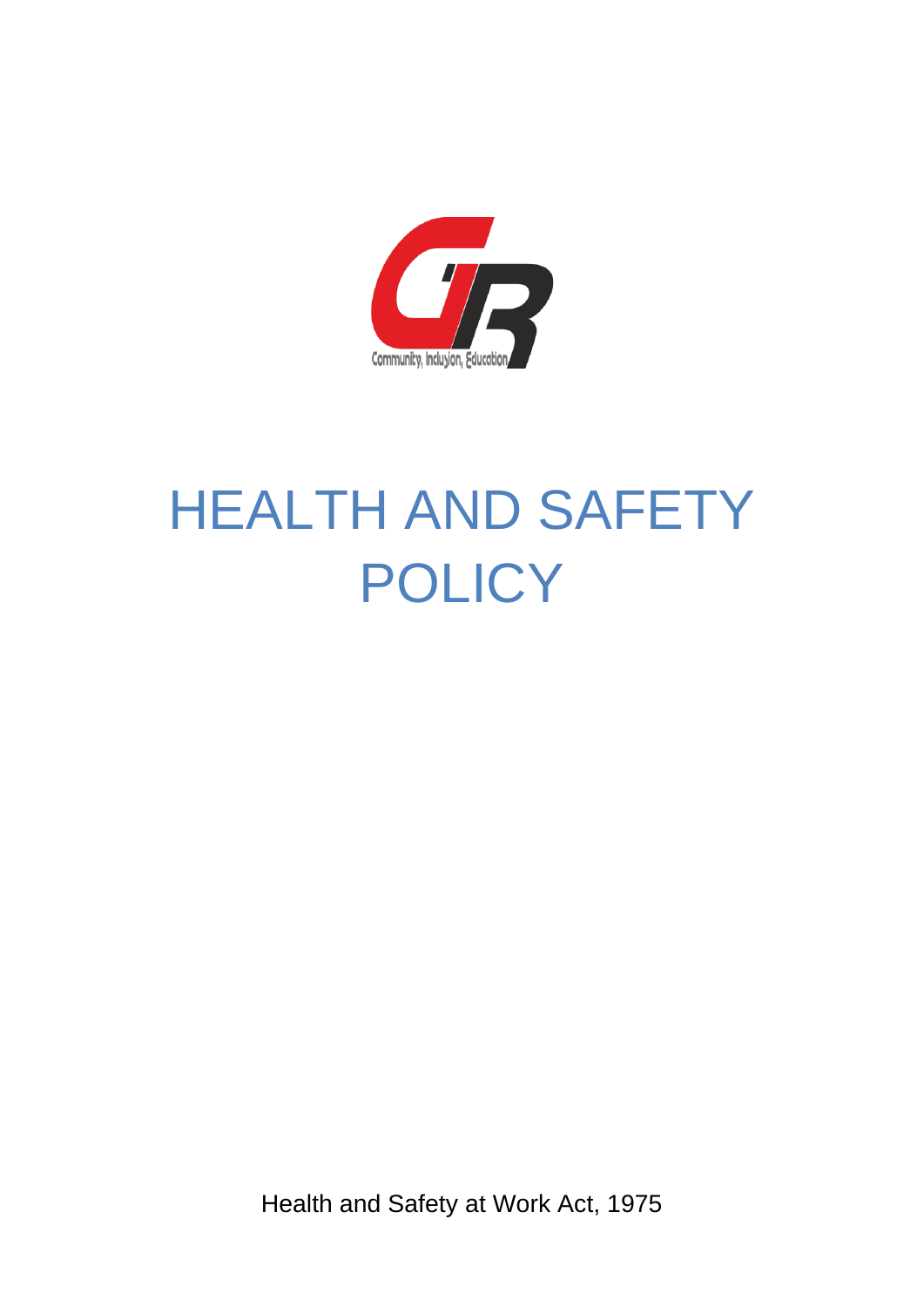# Statement of **Geeks Room CiC**

Health and Safety Policy

Policy agreed on

4<sup>th</sup> of January 2022

For information about health and safety ring HSE's Infoline Tel: 0845 345 0055 Fax: 0845 408 9566 Textphone: 0845 408 9577 email: hse.infoline@natbrit.com or write to HSE Information Services, Caerphilly Business Park, Caerphilly CF83 3GG.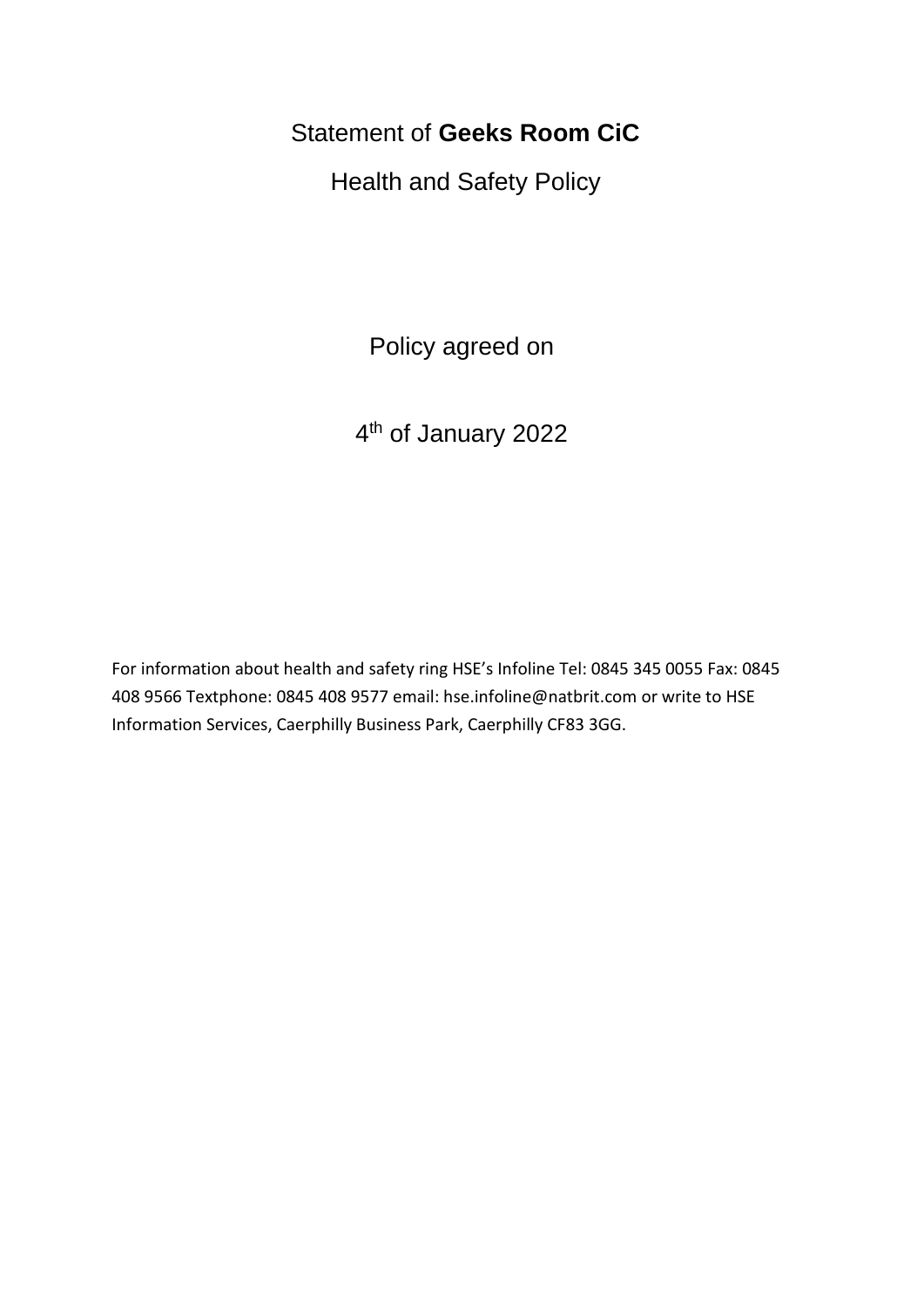# PART ONE

# General Statement of Policy, Duties & Responsibilities

# **1.1 Policy Statement**

Geeks Room CiC recognises and accepts its health and safety duties for providing a safe and healthy working environment (as far as is reasonably practicable) for all its workers (paid or volunteer) and other visitors to its premises under the Health and Safety at Work Act 1974, the Fire Precautions (Workplace) Regulations 1997, the Management of Health and Safety at Work Regulations 1999, other relevant legislation and common law duties of care. Throughout this Statement, terms such as "staff", "workers", "employees", include both paid and volunteer workers.

It is the policy of the Group/Organisation to promote the health and safety of the committee members, volunteers, staff and of all visitors to the Groups/Organisation's premises ("the Premises") and to that intent to:

- Take all reasonably practicable steps to safeguard the health, safety and welfare of all personnel on the premises;
- Provide adequate working conditions with proper facilities to safeguard the health and safety of personnel and to ensure that any work which is undertaken produces no unnecessary risk to health or safety;
- Encourage persons on the premises to co-operate with the Organisation in all safety matter, in the identification of hazards which may exist and in the reporting of any condition which may appear dangerous or unsatisfactory;
- Ensure the provision and maintenance of plant, equipment and systems of work that are safe;
- Maintain safe arrangements for the use, handling, storage and transport of articles and substances;
- Provide sufficient information, instruction, training and supervision to enable everyone to avoid hazards and contribute to their own safety and health;
- Provide specific information, instruction, training and supervision to personnel who have particular health and safety responsibilities (eg a person appointed as a Health and Safety Officer or Representative);
- Make, as reasonably practicable, safe arrangements for protection against any risk to health and safety of the general public or other persons that may arise for the Groups/Organisation's activities;
- Make suitable and sufficient assessment of the risks to the health and safety of employees and of persons not in the employment of the Groups/Organisation arising out of or in connection with the Groups/Organisation's activities;
- Make specific assessment of risks in respect of new or expectant mothers and young people under the age of eighteen;
- Provide information to other employers of any risks to which those employer's workers on the Groups/Organisation's premises may be exposed.

This policy statement and/or the procedures for its implementation may be altered at any time by the Board of Directors. The statement and the procedures are to be reviewed yearly by the Health and Safety Sub-committee *or by other persons appointed by the Board of Directors.* A report on the review, with any other proposals for amendment to the statement of procedures, is to be made to the next following ordinary meeting of the Board of Directors.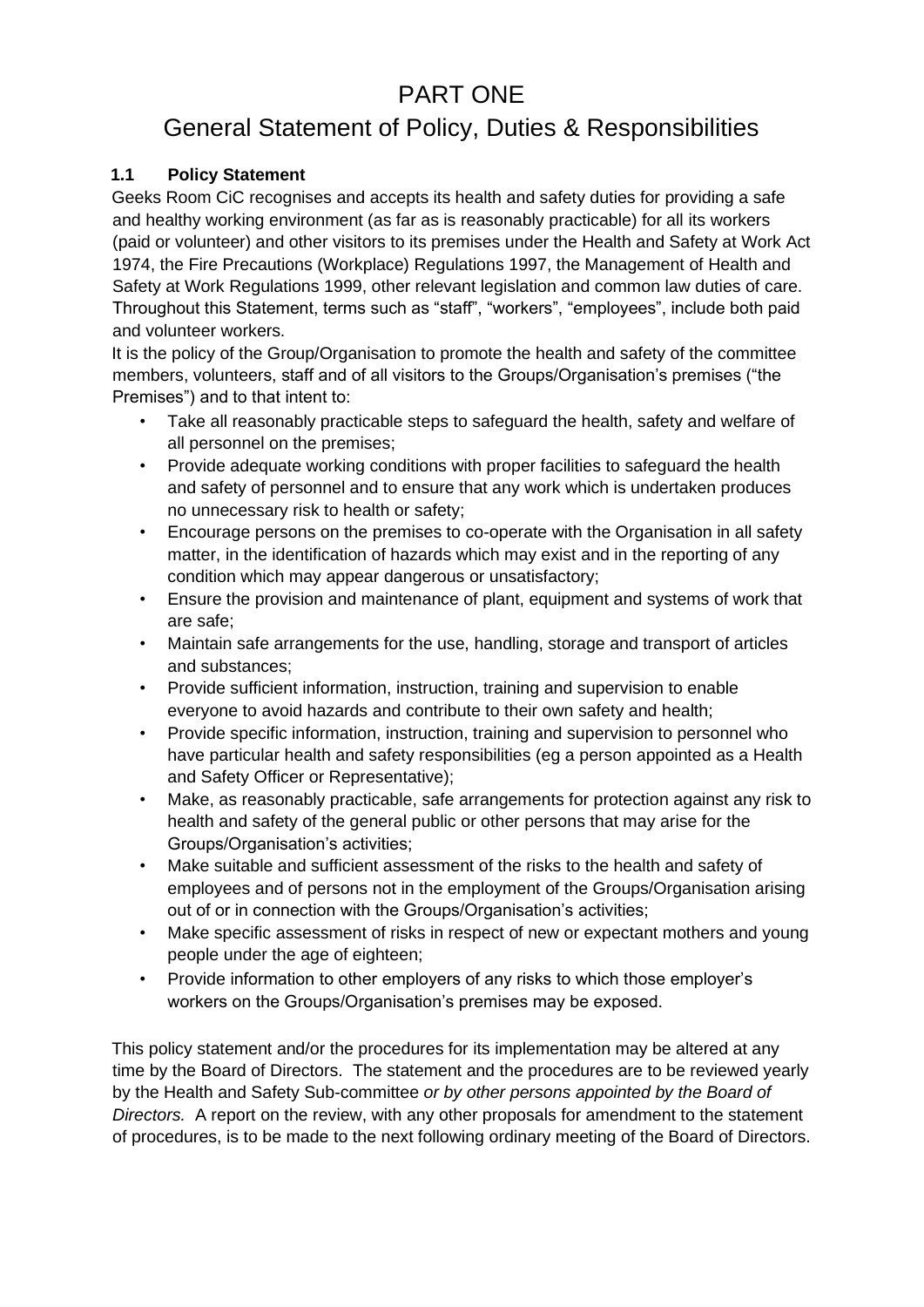# **1.2 Statutory Duty of the Group/Organisation**

Geeks Room will comply with its duty to ensure, as far as is reasonably practicable, the health, safety and welfare at work of its workers and of visitors to its premises and, in general, to:

- Make workplaces safe and without risks to health;
- Ensure plant and machinery are safe and that safe systems of work are set and followed;
- Ensure articles and substances are moved, stored and used safely;
- Give volunteers/ workers the information, instruction, training and supervision necessary for their health and safety.

In particular, Geeks Room will:

- Assess the risks to health and safety of its volunteers/workers;
- Make arrangements for implementing the health and safety measures identified as necessary by this assessment;
- Record the significant findings of the risk assessment and the arrangements for health and safety measures;
- Draw up a health and safety policy statement; including the health and safety organisation and arrangements in force, and bring it to the attention of its workers;
- Appoint someone competent to assist with health and safety responsibilities;
- Set up emergency procedures;
- Provide adequate First Aid facilities;
- Make sure that the workplace satisfies health, safety and welfare requirements, eg for ventilation, temperature, lighting and for sanitary, washing and rest facilities;
- Make sure that work equipment is suitable for its intended use as far as health and safety is concerned, and that it is properly maintained and used;
- Prevent or adequately control exposure to substances that may damage health;
- Take precautions against danger form flammable or explosive hazards, electrical equipment, noise or radiation;
- Avoid hazardous manual handling operations and, where they cannot be avoided, reduce the risk of injury;
- Provide health surveillance as appropriate;
- Provide free any protective clothing or equipment, where risks are not adequately controlled by other means;
- Ensure that appropriate safety signs are provided and maintained;
- Report certain injuries, diseases and dangerous occurrences to the appropriate health and safety enforcing authority.

# **1.3 Statutory Duty of the Groups/Organisation's Workers**

Employees also have legal duties, and the Organisation confidently requests non-employed (voluntary) workers also to observe these. They include the following:

- To take reasonable care for their own health and safety, and that of other persons who may be affected by what they do or do not do;
- To co-operate with the Group/Organisation on health and safety;
- To use work items provided by the Group/Organisation correctly, including personal protective equipment, in accordance with training or instructions;
- Not to interfere with or misuse anything provided for health, safety and welfare purposes;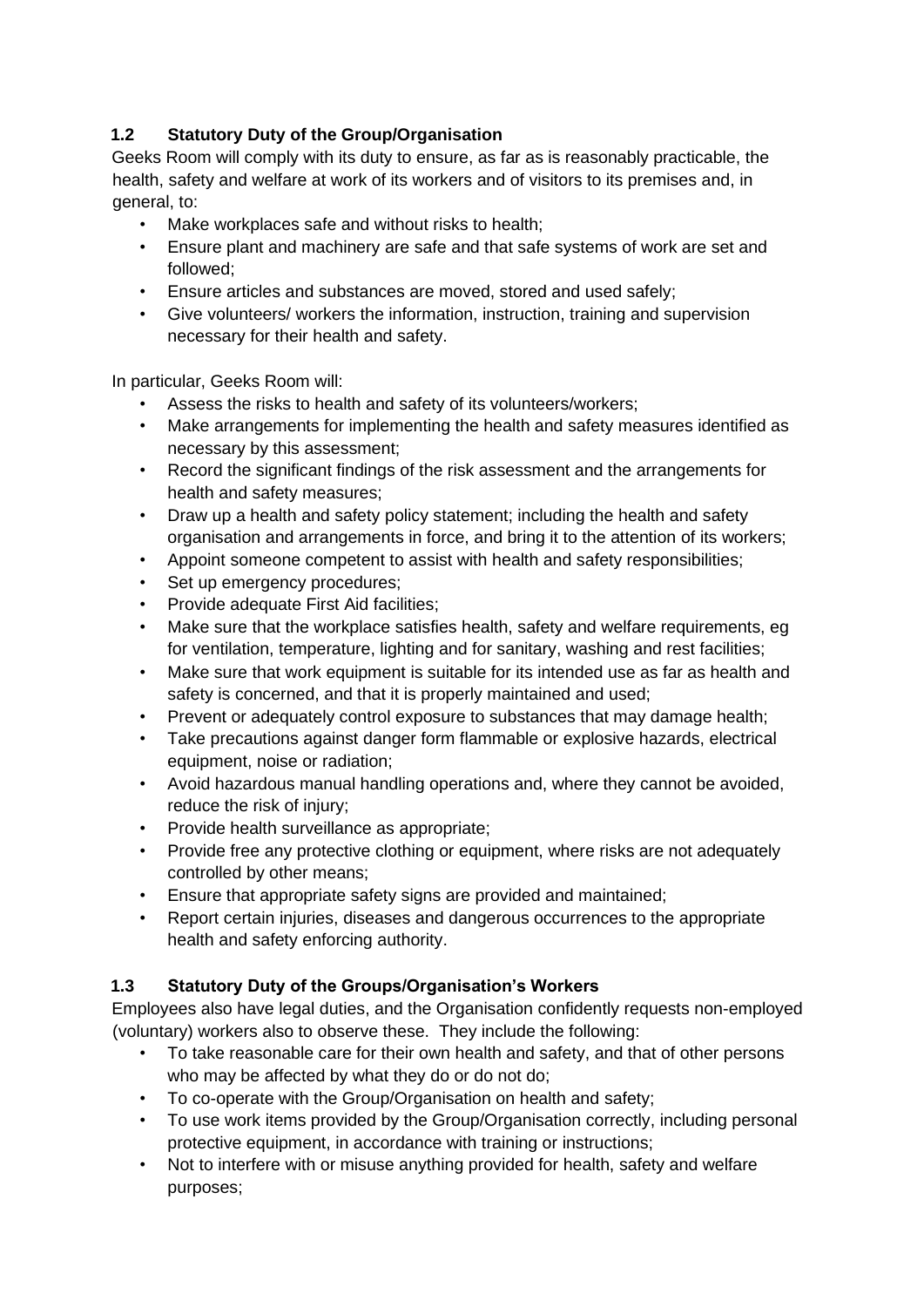- To report at the earliest opportunity injuries, accidents or dangerous occurrences at work, including those involving the public and participants in activities organised by Geeks Room CiC;
- Health and Safety law applies not only to employees in the workplace, it also applies to **organisations and people who occupy or use community buildings** to which members of the public have access.

# **1.4 Policy for Visitors and Contractors**

On arrival all visitors should be directed to the duty representative of the Board of Directors, or a representative of the user/hirer of the building. This person is to take responsibility for the visitor(s) and assist in their evacuation from the building during an emergency or arrange help in the event of an accident.

On arrival, all visitors, including contractors and/or their workers, must sign a record of the date and time of their arrival and, before leaving, should further record their time of departure.

Contractors working in the building should report any concerns relating to their own safety or suspected unsafe working practices to the Duty representative of the Committee who will investigate and report to Geeks Room CiC.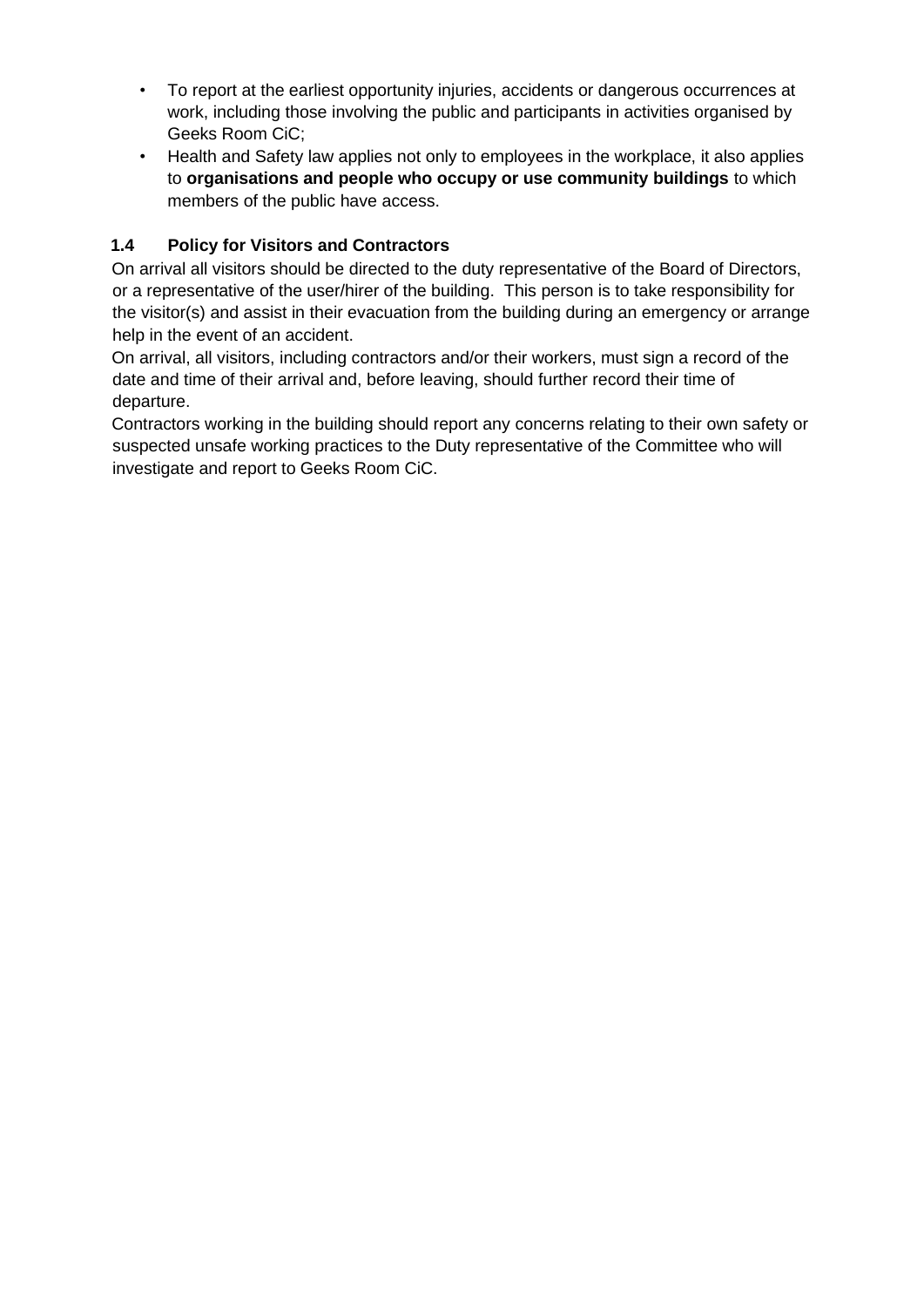# **PART TWO Organisation of Health and Safety**

#### **2.1 Health and Safety Sub-committee**

The Board of Directors will appoint a Health and Safety Sub-committee, including representation both of themselves and of staff (both paid and volunteer):

- To have a broad overview of Health and Safety matters;
- To keep the Organisation's Health and Safety policy and procedures under review;
- To conduct safety tours of the premises;
- To ensure that risk assessments are carried out, including assessments regarding substances hazardous to health (COSSH Regulations);
- To take such action as may be required to ensure that the Organisation's responsibilities for Health and Safety are fulfilled;
- To report to the Board of Directors on their performance of these responsibilities.

Contractors working in the building should report any concerns relating to their own safety or suspected unsafe working practices to the Duty representative of the Committee who will investigate and report to the Organisation.

#### **Safety Tours**

The Health and Safety Committee shall carry out 6-monthly tours and inspections of the premises and make a report to the next ordinary meeting of the Board of Directors. All necessary actions as a result of the tour shall, where reasonable and practicable, be implemented. The tour shall include inspection of the Accident File.

#### **2.2 Health and Safety Rules**

All workers must exercise ordinary care to avoid accidents in their activities at work and comply with the following general rules and with any further rules which Geeks Room may publish from time to time.

#### **Accident Forms and Book**

The book must be kept in a locked drawer once completed.

Any injury suffered by a worker or visitor in the course of employment or otherwise on the Geeks Room's premises, however slight, must be recorded, together with such other particulars as are required by statutory regulations, on an accident form maintained by the Organisation.

#### **Fire Precautions**

All personnel must familiarise themselves with fire escape routes and procedures and follow the directions of the Group/Organisation in relation to fire.

# **Equipment and Appliances**

No equipment or appliance may be used other than as provided by or specifically authorised by or on behalf of Geeks Room and any directions for the use of such must be followed precisely.

#### **Safety Clearways**

Corridors and doorways must be kept free of obstructions and properly lit.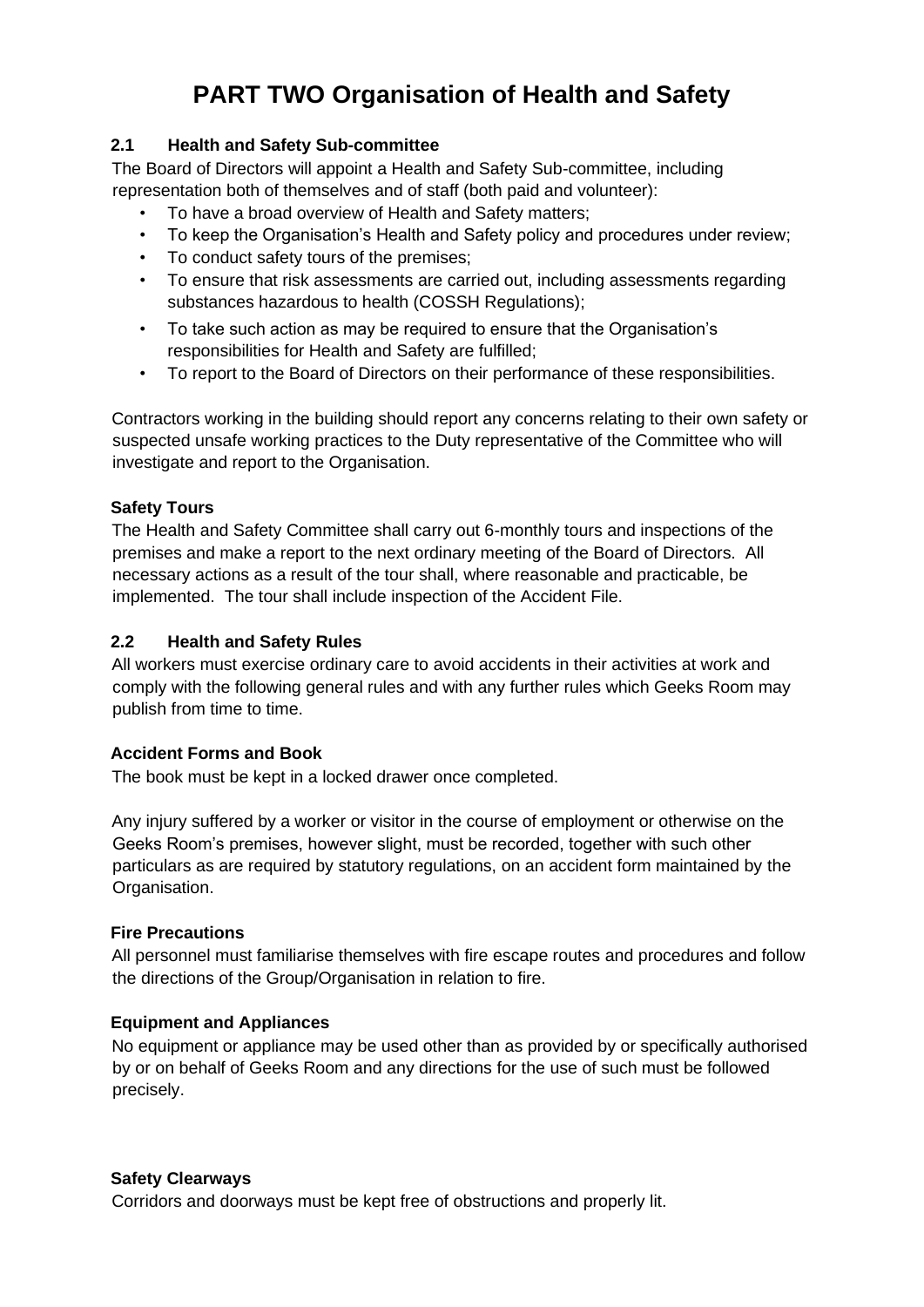#### **Maintenance**

Defective equipment, furniture and structures must be reported as such without delay.

#### **Hygiene and Waste Disposal**

Facilities for the disposal of waste materials must be kept in a clean and hygienic condition. Waste must be disposed of in an appropriate manner and in accordance with any special instructions relating to the material concerned.

#### **Display Screen Equipment**

Geeks Room recognises its responsibility to ensure the well-being of workers who habitually use display screen equipment for a significant part of their normal work. Volunteers/Workers are advised to ensure that they take a five minute break from the display screen equipment at least once an hour and are advised that, if they experience vision defects or other discomfort that they believe may be wholly or in part a consequence of their use of such equipment, they have the right to an eye-test at the Organisation's expense.

#### **Alcohol, Drugs and Tobacco**

Smoking within the premises and the use of Drugs (except under medical supervision) on the premises are prohibited at all times. The use of intoxicants (alcohol) is prohibited during working hours, and no employee/volunteer may undertake his/her duties if under the influence of alcohol or drugs (except under medical supervision)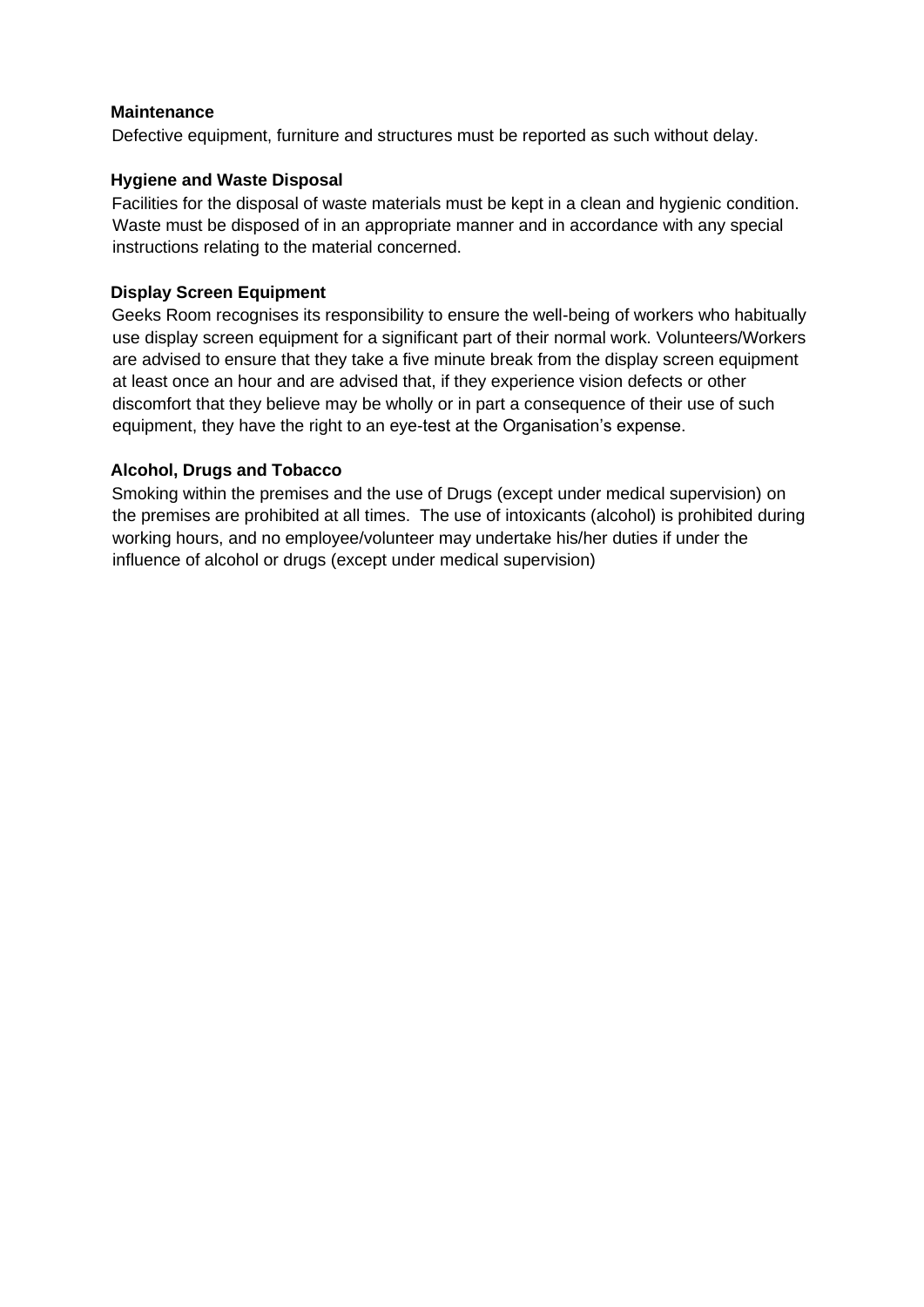# **PART THREE Arrangement and Procedures**

The Health and Safety Officer, nominated by the Board of Directors, is responsible for ensuring that the safety policy is carried out and that responsibilities for safety, health and welfare are properly assigned and accepted at all levels. His/her details and contact number will be displayed by front Office

#### **3.1 First Aid and Accident Reporting 3.2 Fire Drills and Evacuation Procedures**  *3.1.1 First Aid*

- The current First Aider(s) for the premises is/are displayed (*on the Notice Board in the front Office Area*).
- First Aid Boxes are provided in the following location(s):
	- i) Front Office
	- ii) Kitchen
- *3.1.2 Accidents* 
	- In the event of an injury or illness, call for a member of staff or ring for an ambulance directly. To call an ambulance – dial 999 and ask for "ambulance";
	- All accidents must be reported to the Health and Safety Officer or another member of staff on duty immediately or as soon as practicable;
	- All accidents must be entered on an accident form, available from the reception desk. The procedures for "notifiable" accidents as shown in Appendix A below must be followed;
	- The Health and Safety Officer will investigate incidents and accidents, writing a detailed report for the Organisation's Board of Directors to consider the actions necessary to prevent recurrence.

# **3.3 Fire Drills and Evacuation Procedures**

# *3.2.1 Fire Drills*

- All workers and volunteers must know the fire procedures, position of fire appliances and escape routes.
- The fire alarm points, fire exits and emergency lighting system will be tested by The Fire Officer/Health and Safety Officer during the first week of each month and entered in the log book provided.
- The Fire Officer will arrange for Fire Drills and Fire Prevention Checks (see Appendix C below) to be carried out at least once every three months and entered in the log book. In addition, these Drills will be carried out at different times and on different days, so that all users/hirers know the procedures.
- The last person securing the premises will ensure Fire Prevention Close Down Checks are made of all parts of the premises at the end of a session (See Appendix C).

# **3.2.2** *in the event of Fire*

- Persons discovering a fire should sound the nearest alarm;
- The first duty of all workers is to evacuate all people from the building by the nearest exit immediately the fire is discovered;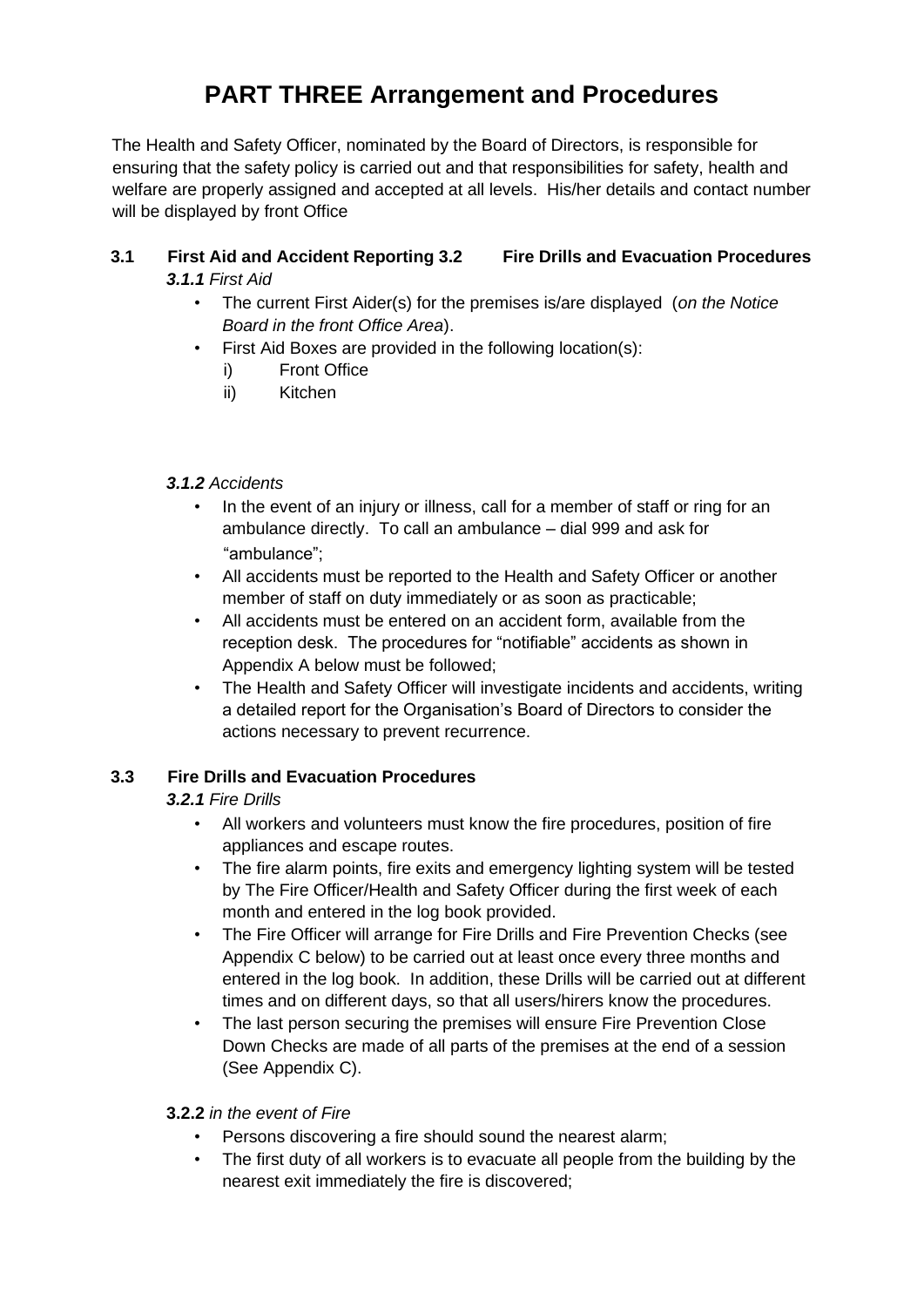- All persons must evacuate the building and, where possible without personal risk, leave all doors and windows closed;
- The assembly point for the building is at the by the Post Office
- No-one should leave the assembly point without the permission of a member of staff;
- If **any** fire occurs, **however minor,** the Fire Brigade must be called immediately by dialling 999 and asking for "Fire";
- When the Fire Brigade arrives advise whether all persons are accounted for and location of fire.

# *3.2.3 Bomb Warnings*

- If you receive a warning try to find out from the caller:
	- The approximate location of the bomb and likely time of detonation; ii) Whether the police and fire brigade have been notified; iii) Try to RECORD EXACTLY WHAT IS SAID:
- Notify the Police immediately on 999;
- DO NOT SOUND THE FIRE ALARM but evacuate the building taking into consideration any information form the bomb warning;
- Assemble in the POST OFFICE unless the bomb warning implies otherwise.

# *3.2.4 Theatre – and Public Entertainment – Licensed Events* In

addition to the general conditions of the licence(s):

- Hirers/users must be aware of the Health and Safety Policy;
- Emergency lights in the areas used must be kept illuminated;
- Advise the representative of the Board of Directors of any defects or concerns regarding the facilities, eg uncleanness, refrigeration operation, cracked food preparation surfaces.

# *3.2.5 Cleaning Materials, General Machinery and High Risk Areas*

- All portable machinery must be switched off and unplugged when not in use:
- Wandering cables are a hazard; use with caution and safety in mind;
- Slippery floors and dangerous; use warning signs;
- Use protective clothing and equipment provided and as instructed on machinery/equipment/material. It is the duty of a worker to report any loss of or defect in protective clothing or equipment.

# *3.2.6 General*

- All thoroughfares, exits and gates must be left clear at all times;
- Corridors and fire exits must not be blocked by furniture or equipment;
- Vehicles must not be parked near to the building so as to cause any obstruction or hazard;
- Hazards or suspected hazards or other health and safety matters should be reported to the Health and Safety Officer or the staff member on duty immediately or as soon as practicable, so that action can be taken. If the hazard is of a serious nature, immediate action must be taken to protect or clear the area to prevent injury to staff or other users.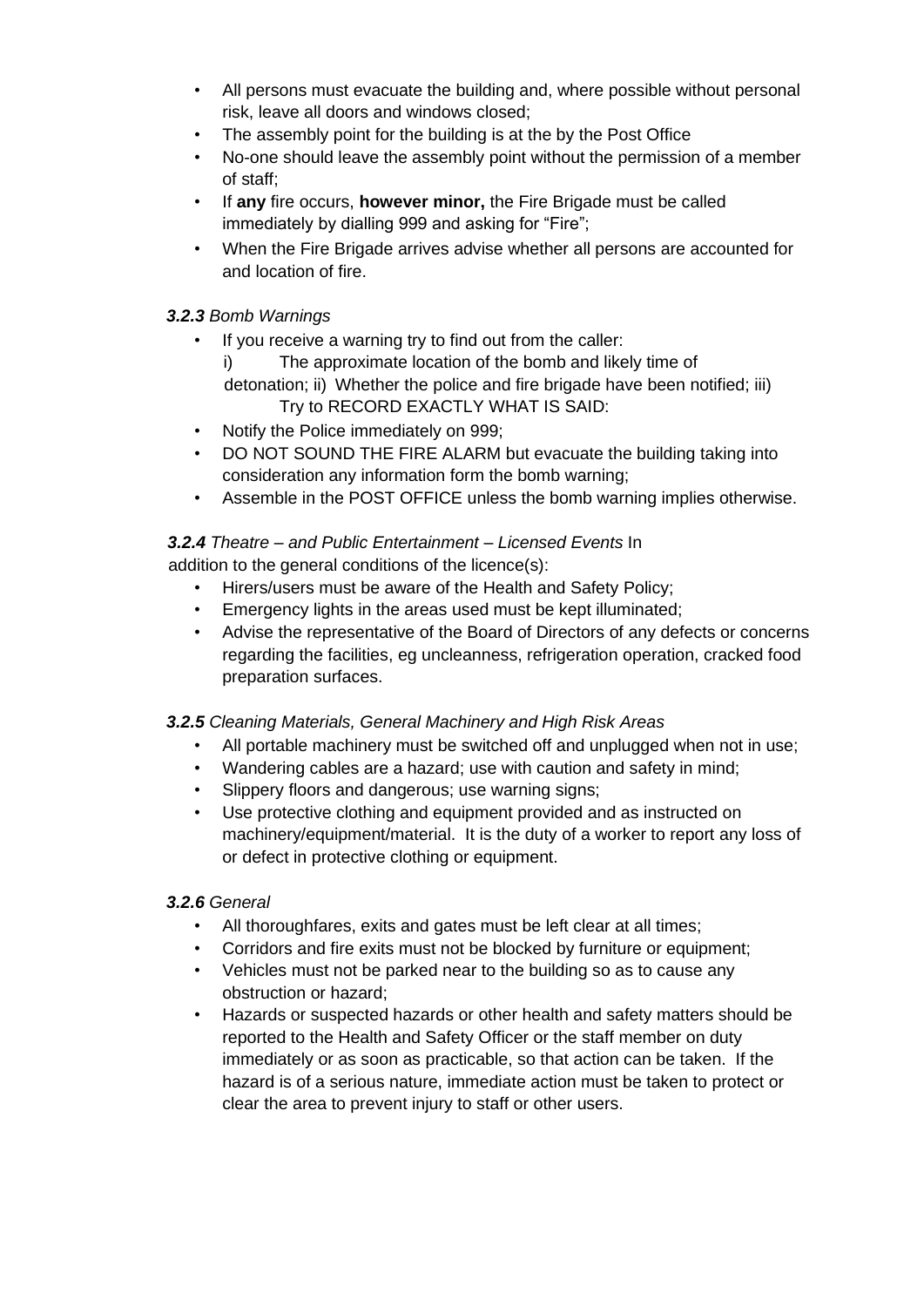# **PART FOUR Appendices**

# **APPENDIX A – ACCIDENT REPORTING**

#### **1. Accidents**

All accidents which occur during work for the Group/Organisation and/or for the User/Hirer, or on premises under the control of the Group/Organisation must be recorded.

#### **2. Accidents to Workers or Contractor's Staff**

a) For ALL Accidents

**Complete Accident Form and give to Health & Safety Officer** b) **For accidents reportable to the Health & Safety Executive** (for contractors see c)) If accident results in incapacity for work for more than 3 calendar days then complete the online form F2508 with copies to the Chair of the Board of Directors.

If accident results in fatality, fracture, amputation or other specified injury (see section 4, below) then **immediately notify:** 

Health & Safety Executive on HSE's Infoline Tel: 0845 345 0055 *And* the Chair of the Board of Directors

**Follow up within seven days** with completed online form F2508 with copies to the Chair of the Board of Directors

c) If a reportable accident involves a contractor's employee and the premises are under the control of someone other than the contractor then the person in control of the premises is responsible for reporting the accident.

If a contractor's employee is at work on premises under the control of the contractor then it is the contractor or someone acting on his/her behalf who is responsible for reporting the accident.

#### **3. Accidents to Members of the Public**

- 1. For ALL Accidents Complete Accident Form and give to Health & Safety Officer
- 2. For accidents reportable to the Health & Safety Executive If an accident results in fatality, fracture, amputation or other specified injury (see section 4 below) then **immediately notify**:

Health & Safety Executive, Incident Contact Centre, Caerphilly Business Park, Caerphilly, CF83 3GG *And* the Chair of the Board of Directors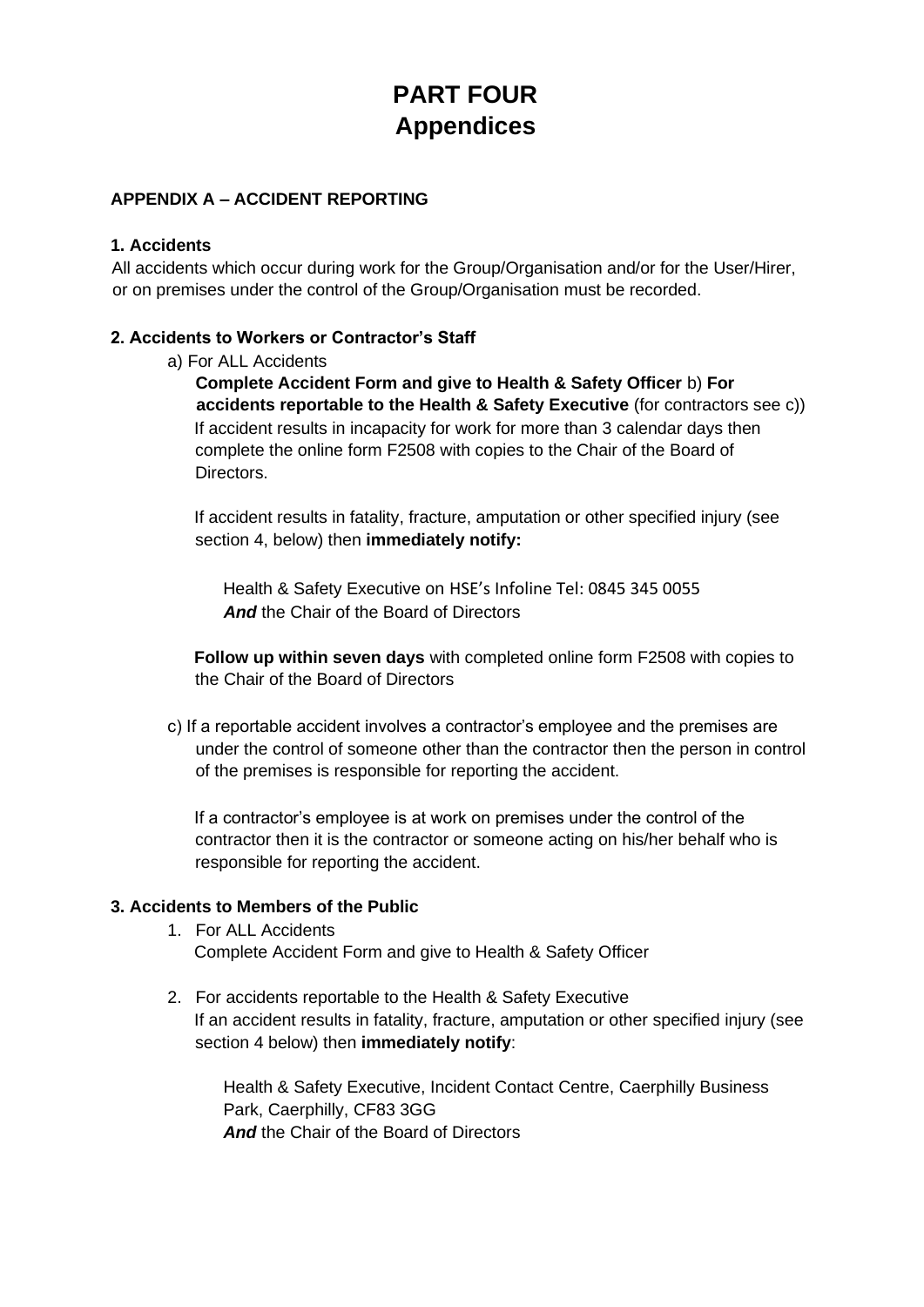Some injuries may not be fully identified until the casualty has been to hospital. It is therefore essential that, if it is known that an individual has gone to hospital as a result of an accident, follow up action is carried out.

# **4. Definition of Specified Major Injuries or Conditions**

- Fracture of the skull, spine or pelvis; any bone in the arm or wrist, but not a bone in the hand; any bone in the leg or ankles, but not a bone in the foot.
- Amputation of; a hand or foot, a finger, thumb or toe; any part thereof if the joint or bone is completely severed
- Other specified injuries and conditions:
	- o The loss of sight of an eye; a penetrating injury to the eye, or a chemical or hot metal burn to an eye
	- o Injury (including burns) either requiring immediate medical treatment, or involving loss of consciousness, resulting (in either case) from electric shock from any electrical circuit or equipment, whether or not due to direct contact
	- $\circ$  Loss of consciousness resulting from lack of oxygen  $\circ$  Decompression sickness requiring medical treatment o Either acute illness requiring treatment, or loss of consciousness, resulting (in either case) from absorption of any substance by inhalation, ingestion or through the skin
	- $\circ$  Acute illness requiring medical treatment where there is reason to believe that this resulted from exposure to a pathogen or infected material  $\circ$  Any other injury which results in the person injured being admitted immediately into hospital for more than 24 hours

# **IF IN DOUBT REPORT IT**

# **5. Dangerous Occurrences**

In the event of any of the following:

- Collapse/Overturning of machinery
- Explosion/collapse of closed vessel/boiler
- Electrical explosion/fire

Notify the following immediately:

Health & Safety Executive, Incident Contact Centre, Caerphilly Business Park, Caerphilly, CF83 3GG HSE's Infoline Tel: 0845 345 0055 email: hse.infoline@natbrit.com

*And* the Chair of the Board of Directors

#### **6. Occupational Diseases**

- o Poisoning o Skim Diseases o Lung Diseases
- o Infections

On receipt of a written diagnosis from a Doctor, report the disease using online form F2508A to: hse.infoline@natbrit.com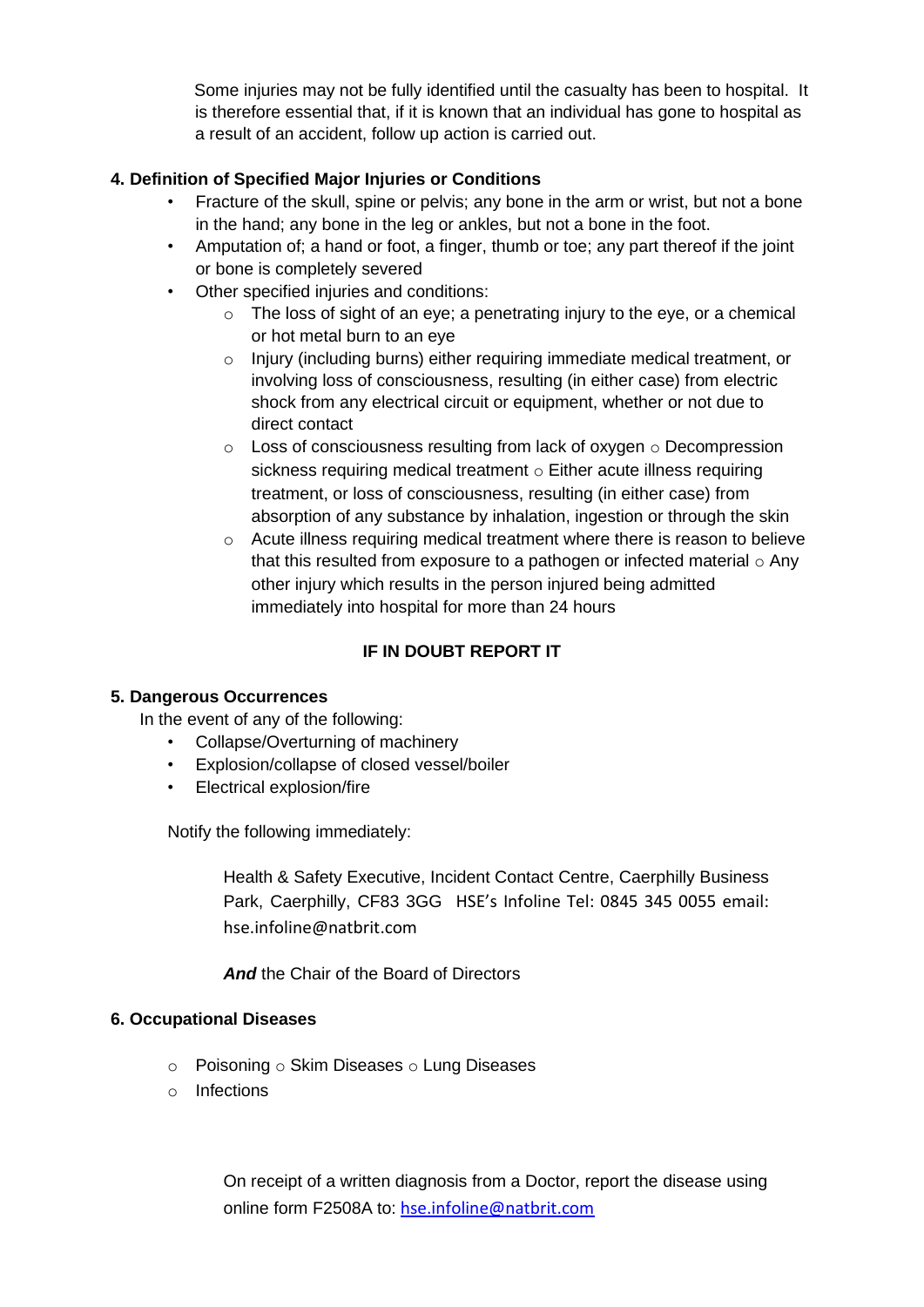#### *And* the Chair of the Board of Directors

Full details of Dangerous Occurrences and Occupational Diseases can be found in HSE RIDDOR Booklets 11 and 17.

# **IF IN DOUBT REPORT IT**

#### **Appendix B – CONTROL OF SUBSTANCES HAZARDOUS TO HEALTH (COSHH REGULATIONS)**

#### **1. Assessment**

The assessment must be a systematic review  $\circ$  What substances are present and in what form?  $\circ$  What

harmful effects are possible?

- $\circ$  Where and how are the substances actually used or handled?  $\circ$  What harmful effects are given off, etc.?  $\circ$  Who could be affected, to what extent and for how long? o Under what circumstances? o How likely is it that exposure will happen? o What precautions need to be taken to comply with the COSHH Regulations?
- o What procedures need to be put in place to comply with the Control of Asbestos at Work Regulations 2002?

#### **2. Prevention or Control**

Employers have to ensure that the exposure of workers to hazardous substances is PREVENTED or if this is not reasonably practicable ADEQUATELY CONTROLLED.

On the basis of the assessment, the employer has to decide which control measures are appropriate to the work situation in order to deal effectively with any hazardous substances that my present. This may mean PREVENTING exposure by  $\circ$  Removing the hazardous substance by changing the process  $\circ$  Substituting with a safe or safer substance, or using a safer form

- Or, here this is not reasonably practicable, CONTROLLING exposure by  $\circ$ Totally enclosing the process
	- $\circ$  Using partial enclosure and extraction equipment  $\circ$  General ventilation
	- o Using safe systems of work and handling procedures

It is for the employer to choose the method of controlling the exposure and to examine and test control measures, if required.

The Regulations limit the use of Personal Protective Equipment (e.g. dust masks, respirators, protective clothing) as the means of protection of those situations ONLY where other measures cannot adequately control exposure.

Employers must provide any of their workers and, so far is reasonably practicable, other persons on site who may be exposed to substances hazardous to health, with suitable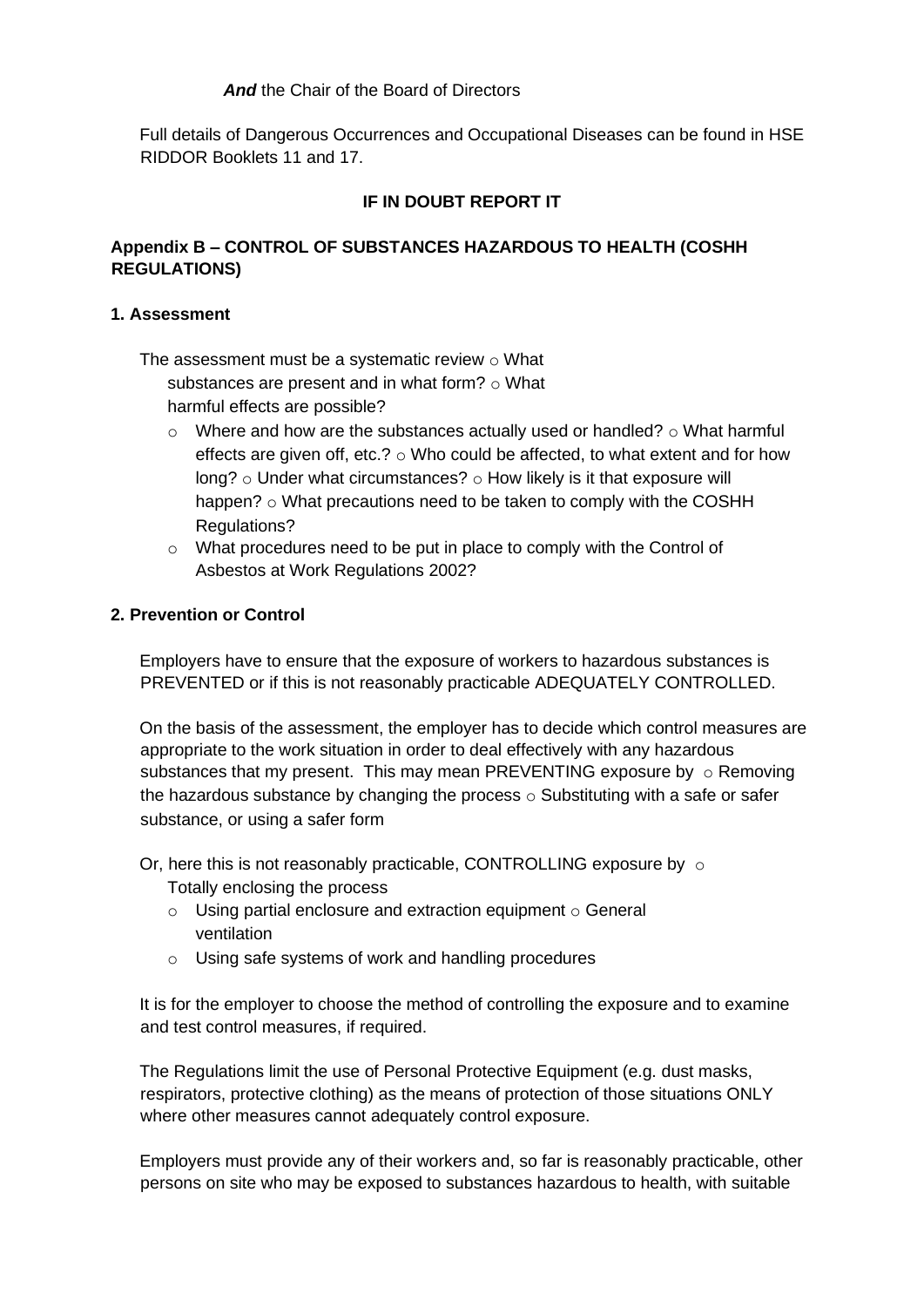and sufficient information, instruction and training to that they know the risks they run and the precautions they must take.

Employers must ensure that anyone who carries out any task in connection with their duties under COSHH has sufficient information, instruction and training to to the job properly.

# **Appendix C – FIRE PREVENTION**

- 1. Has the Fire brigade been consulted on:
	- o The number and width of escape routes so as to provide a ready means of escape from all parts of the premises? o Emergency lighting and its maintenance?
	- $\circ$  The most suitable way of raising an alarm in the event of fire?  $\circ$  The contents of fire instruction notices?
	- o The numbers and types of fire extinguishers or other fire-fighting appliances which should be provided?  $\circ$  Precautions to be taken with any activities involving the use of flammable liquids, naked flames or heating processes? o The desirability of battening or clipping seats together in sets of four where moveable seats are used for large audiences? o The maximum number of people who should be allowed on the premises at any one time?  $\circ$  Are seating and gangways in the hall/rooms so arranged as to allow free and easy access direct to fire exits? o Are exit doors always unlocked before the start of any session and kept unlocked until the last person leaves?
	- o Are escape routes and exit doors clearly sign-posted and marked so that anyone not familiar with the building can quickly see the ways out?
	- o Are escape routes and exit doors never allowed to become obstructed or hidden by chairs, stage props, curtains etc.?
- 2. Is Fire Equipment properly looked after?
	- $\circ$  Are fire extinguishers, hose reels and fire alarm systems (where provided) regularly maintained by specialist fire engineering firms?
	- o Are staff/duty officers trained to use this equipment?
	- o Is equipment kept in its proper position and always clearly visible and unobstructed?
- 3. Are thorough close-down checks made of all parts of the premises at the end of an evening or session?
	- $\circ$  No smouldering fires or cigarettes left burning?  $\circ$  Heater and cookers turned off?
	- o Televisions and other electrical apparatus turned off and unplugged?
	- $\circ$  Lights off?
	- o Internal doors closed?
	- o Outside doors and windows closed and secured?
- 4. Are all reasonable steps taken to prevent fires?
	- $\circ$  Smoking not allowed in store rooms or backstage?  $\circ$  Substantial ashtrays provided in areas where smoking is permitted? o Heating appliances fitted with adequate and secure fire guards?  $\circ$  If portable heaters have to be used, are they securely fixed and kept away from combustible materials? o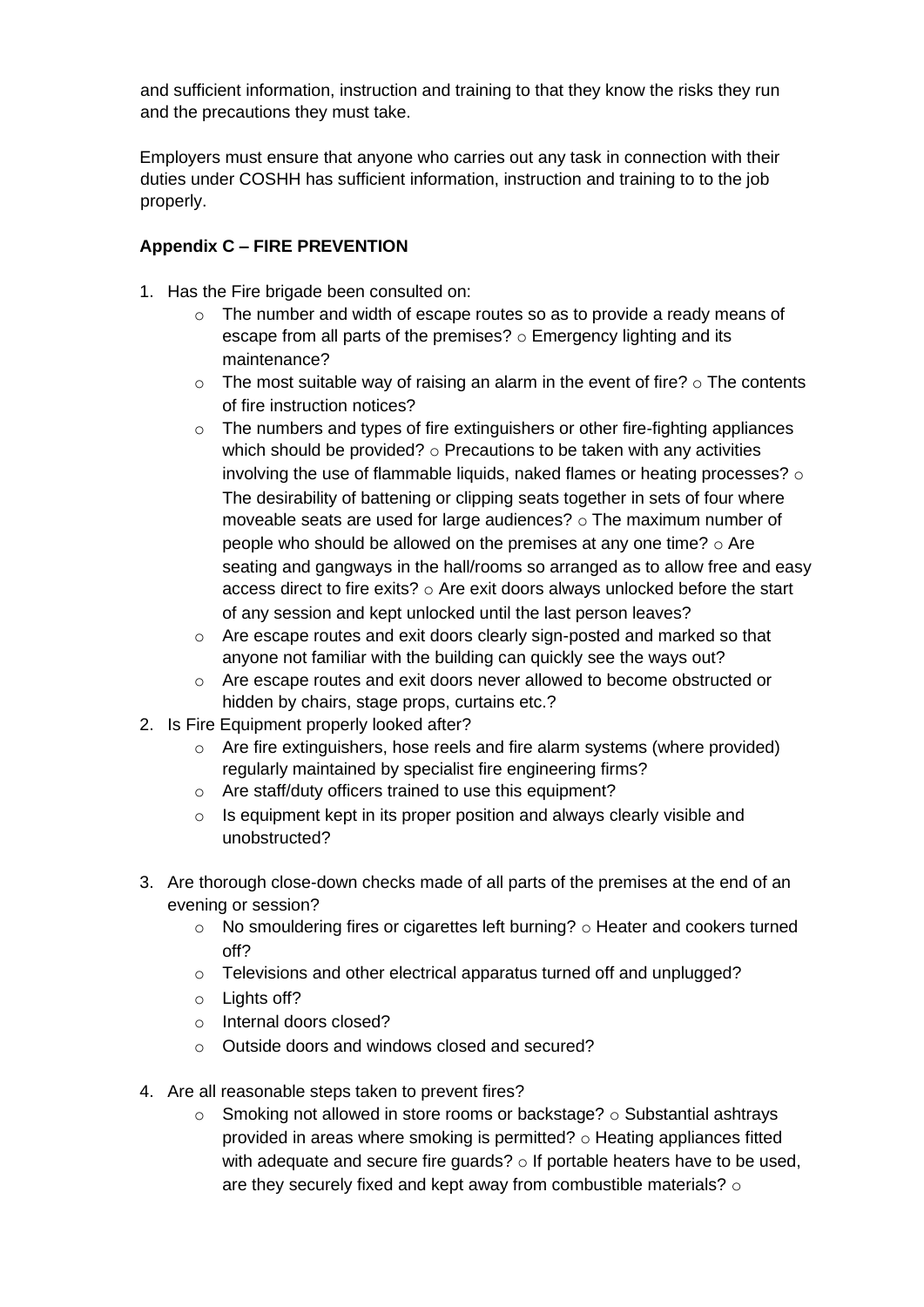Precautions to ensure that convector type heaters are not covered with clothes and curtains?

- o Temporary extensions or additions to the electrical installation carried out and checked by a competent electrician?  $\circ$  Sufficient socket outlets provided to obviate the need for long trailing flexes?  $\circ$  Damaged leads replaced regularly?  $\circ$  Cooking operations supervised by a reliable person?  $\circ$  Scenery, decorations and costumes for stage performances treated to make them flame retardant?
- o All parts of the premises kept clear of waste and rubbish, particularly staircases, space under stairs, store rooms, attics and boiler rooms?

# **Appendix D – HEALTH AND SAFETY INSPECTION**

- 1. Inspection o A Health and Safety inspection of the building should be undertaken **at least** every six months. One of these inspections may be undertaken at the same time as the annual building maintenance check. o Appointed members of the Board of Directors, or a sub-group, should arrange to meet and carry out the inspection
	- $\circ$  This inspection group will need to agree how each question needs to be answered
	- $\circ$  When the form is complete and has been signed, matters noted as not satisfactory, together with any other concerns raised by the inspection, should be reported to the Board of Directors.
	- o **The inspection group should be authorised, where URGENT action is necessary, to make immediate reasonable response**
	- o The whole form should be made available to members of the Board of Directors  $\circ$  The forms should be preserved in a file maintained for this purpose. As required action is taken, the responsible person should initial the form in the appropriate box
- 2. Risk Assessment  $\circ$  Risk assessments relate to activities within the premises or grounds o Risk assessments NEED to be carried out in relation to every activity undertaken, whether by groups or individuals and including the work of paid staff AND volunteers
	- $\circ$  Special attention should be paid to the circumstances of workers under the age of eighteen and to expectant mothers, women who have given birth within the past six months or who are breastfeeding
	- o A risk assessment needs to be carried out whenever a new activity is envisaged o Assessments need to be repeated whenever circumstances change:  $\div$  Changes in layout of equipment
		- + Observing trends on the accident form
		- Changes in staff
		- $+$  Introduction of new procedures, processes or materials

# **Appendix E – DISPLAY SCREEN EQUIPMENT**

1. Who is a Display Screen User?

The regulations are for the protections of workers (including self-employed workers and volunteers) who habitually use display screen equipment for a **significant part of their normal work**.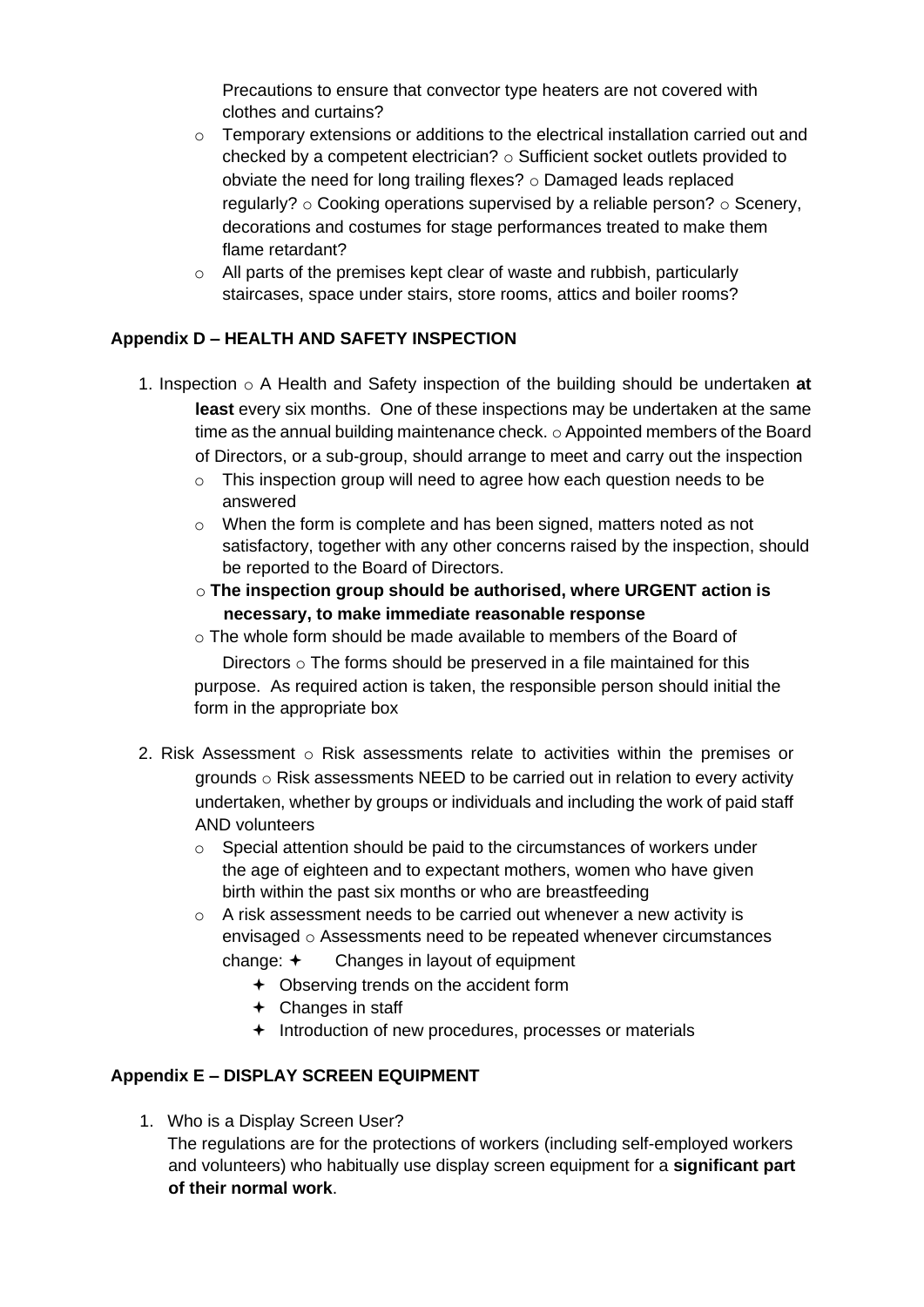In some cases it will be clear that the use of Display Screen Equipment is more or less continuous on most days and the individual concerned should be regarded as users. Where use is less continuous, 'user' status would apply if most or all of the following criteria are met:

- $\circ$  The individual depends on the use of display screen equipment to do the job, as alternative means are not readily available for achieving the same results.
- $\circ$  The individual has no discretion as to the use or non-use of the display screen equipment
- $\circ$  The individual needs significant training and/or particular skills in the use of display screen equipment to do the job
- $\circ$  The individual uses display screen equipment in this way more or less daily  $\circ$ Fast transfer of information between the user and the screen is an important requirement of the job
- o The performance requirements of the system demand high levels of attention and concentration by the user; for example where the consequences of error may be critical.
- 2. Workers' Entitlement

# 2.1 Eye Test

Any worker covered by the Regulations is entitled to request an eye and eyesight test which will be paid for by the employer. Workers should inform their line manager, who will provide them with the forms to take to an option of the worker's choice.

A worker may request a test if he/she:

- $\circ$  Is already a user for a significant part of his/her work
- $\circ$  Is about to start using display screen equipment for a significant part of his/her work
- $\circ$  Is experiencing visual difficulties which may reasonably be considered to be related to display screen work
- $\circ$  It is recommended by an option at the time of an eye examination that the worker should have eye tests at regular intervals

#### 2.2 Spectacles

If as a result of the eye test a worker requires spectacles solely for use with display screen equipment, he/she is entitled to reimbursement of the cost of a basic pair. If the worker wishes to choose more costly spectacles (e.g. a more expensive frame), the employer is not obliged to pay the full cost of these. In this event the worker will only be reimbursed for the cost of basic spectacles.

If as a result of the tests spectacles are required for normal use, e.g. reading or distance vision, but which may also include display screen equipment use, under the Regulations the employer is not required to make reimbursement beyond the cost of the eyesight test and the report.

#### 2.3 Who pays the Optician?